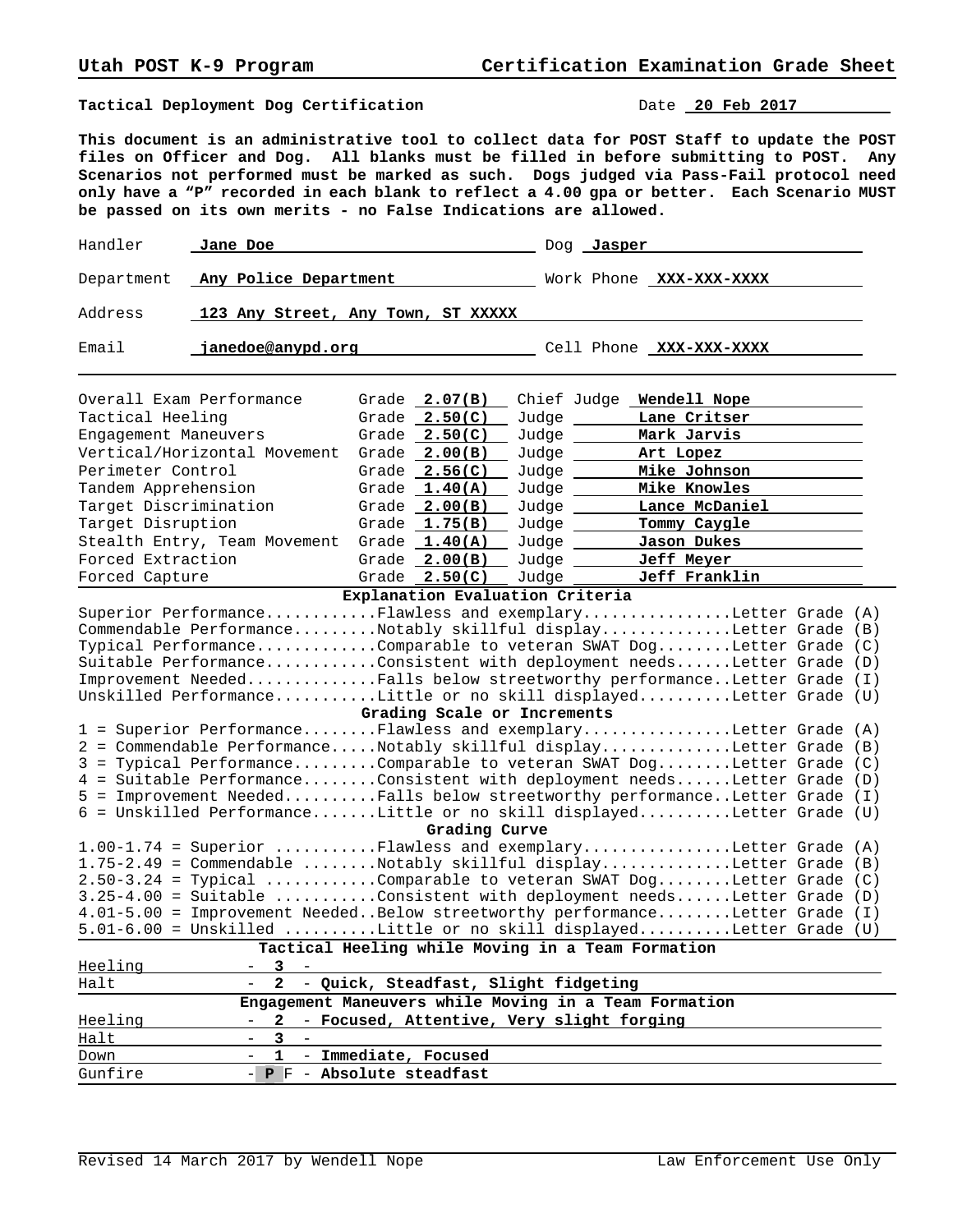**Tactical Deployment Dog Certification** Date **20 Feb 2017**  Handler **Jane Doe** Dog **Jasper** 

|                     |                          |                | Vertical and Horizontal Movement Displayed by Handler and Dog              |
|---------------------|--------------------------|----------------|----------------------------------------------------------------------------|
|                     |                          |                | Horizontal Ladder - 2 - Stable, Responsive, Slight wiggling                |
| Horizontal Wall     |                          | 3              | - Stable, Slight unruly, Slight whining                                    |
| Horizontal Sprint - |                          | $\mathbf{2}$   | - Attentive, Slight nipping at Handler's arm (no contact)                  |
| Vertical Ladder     | $-$                      | $\mathbf{1}$   | - Totally stable and steadfast                                             |
| Vertical Wall       | $\overline{\phantom{a}}$ | $\mathbf{1}$   | - Totally responsive with immediate and stable                             |
| Vertical Descent    |                          | 3              | - Wiggling in harness                                                      |
| Vertical Free       | $ \,$                    | $\mathbf{2}$   | - Slight whining only                                                      |
|                     |                          |                | Perimeter Control During Tactical Operations                               |
| Surveillance        |                          | $\mathbf{2}$   | - Alert, Slight fidgeting                                                  |
| Gunfire             |                          | 2              | - Stable, Very slight whining                                              |
| Loud Encounter      | $-$                      | $3^{\circ}$    | - Silent, Flinching, Slight clacking of teeth                              |
| Vehicle Screech     | $\overline{\phantom{a}}$ | $\overline{4}$ | - Startled, Remained in position, Did not interfere w/Handler              |
| Engaging Dog        |                          | $\mathbf{2}$   | - Focused and attentive, minor flinching                                   |
| Gunfire Volley      | $\equiv$                 | 3              | - Silent, Flinched in direction of each shot                               |
| Engage              |                          | 1.             | - Spontaneous, Dynamic impact, Powerful combat                             |
| Disengage           | $\overline{\phantom{m}}$ | 4              | - 2 commands, Creeped 3', Whining                                          |
| Release/Disregard - |                          | $\mathbf{2}$   | - Immediate response, Slight flinching at dismiss                          |
|                     |                          |                | Tandem Apprehension of Multiple Suspects                                   |
|                     |                          | $\mathbf{2}$   |                                                                            |
| Surveillance        |                          |                | - Stable, Very slight whining                                              |
| Discriminate        | $\overline{a}$           | 1              | - Immediate and steady focus on targeted subject                           |
| Pursuit/Impact      |                          | 1              | - Dynamic pursuit and initial impact                                       |
| Engage              |                          | 1              | - Powerful combat                                                          |
| Release/Disregard   | $\overline{\phantom{a}}$ | 2              | - Immediate and attentive, Slight fidgeting at dismissal                   |
|                     |                          |                | Discriminating a Targeted Subject                                          |
| Surveillance        | $\overline{\phantom{a}}$ | $\mathbf{2}$   | - Alert, Quiet, Slight pulling forward                                     |
| Discrimination      |                          | 1              | - Quickly targeted and remained focused                                    |
| Engage              |                          | $\mathbf{1}$   | - Powerful impact, Knocked subject down                                    |
| Disregard Team 50'- |                          | 3 <sup>7</sup> | - Stable body carriage but slight growling during movement                 |
| Release/Disregard - |                          | 3              | - Two commands then optimal behavior                                       |
|                     |                          |                | Disruption of a Targeted Subject                                           |
| Approach            |                          | 3              | - Slight forging and flinching                                             |
| Surveillance        | $\equiv$                 | $\mathbf{1}$   | - Totally stable, quiet, attentive                                         |
| Engage              | $\overline{\phantom{a}}$ | $\mathbf{1}$   | - Dynamic impact, knocked gun out of subject's hand                        |
| Release/Disregard - |                          | $\mathbf{2}$   | - Immediate release on 2 <sup>nd</sup> command, acted like didn't hear 1st |
|                     |                          |                | Stealth Entry, Team Movement, and Clearing High-Risk Areas                 |
| Exit Vehicle        | $\equiv$                 | $3^{\circ}$    | - Remained in position but bouncing and slightly unruly                    |
| Tactical Advance    | $\overline{\phantom{a}}$ | 1              | - Steadfast heeling, attentive, quiet                                      |
| Stairwell           |                          | 1              | - Responsive, Focused, Intense                                             |
| Hallway             | $\equiv$                 | 1              | - Responsive, Focused, Intense                                             |
| Crawlspace          | $\overline{\phantom{m}}$ | 1              | - Responsive, Focused, Intense                                             |
| Dark Room           | $\overline{\phantom{0}}$ | 1              | - Responsive, Focused, Intense                                             |
| Engage              | $\equiv$                 | 1              | - Immediate w/o hesitation, full intensity, full grip                      |
| Pain Tolerance      |                          | 1              | - No reaction observed, eyes open, ears forward, tail up                   |
| Dragline            |                          | 1              | - Very efficient, hunkering behavior, no loss of grip                      |
| Release/Disregard - |                          | 3              | - Two commands, Flinching during remanding                                 |
|                     |                          |                | Forced Extraction of a Non-Compliant High-Risk Subject                     |
| Tactical Advance    | $\overline{\phantom{a}}$ | 2              | - Remained in position, Quiet, Slight flinching                            |
| Warnings            |                          | 2              | - Quiet but moderate flinching                                             |
| Engage              |                          | 1              | - Dynamic, Full grip, Powerful combat                                      |
| Dragline            | $\overline{\phantom{a}}$ | $\mathbf{3}$   | - Merely allowed itself to be dragged, Slight loss of grip                 |
| Release/Disregard   | $\overline{\phantom{a}}$ | 2              | - Responsive but slightly resisted Handler upon removal                    |
|                     |                          |                | Forced Capture of a Non-Compliant High-Risk Subject                        |
| Tactical Advance    | $\overline{\phantom{a}}$ | $\mathbf{2}$   | - Focused, Remained in position, Slight flinching                          |
| Warnings            |                          | 4              | - Quiet but showed slight interest in Callout Officer                      |
| Engage              | $\equiv$                 | 3              | - Grabbed blanket, shook it briefly, then let it go, then                  |
|                     |                          |                | engaged subject intensely with full grip                                   |
| Release/Disregard - |                          | $\mathbf{1}$   | - Immediate release, Total disregard                                       |
|                     |                          |                |                                                                            |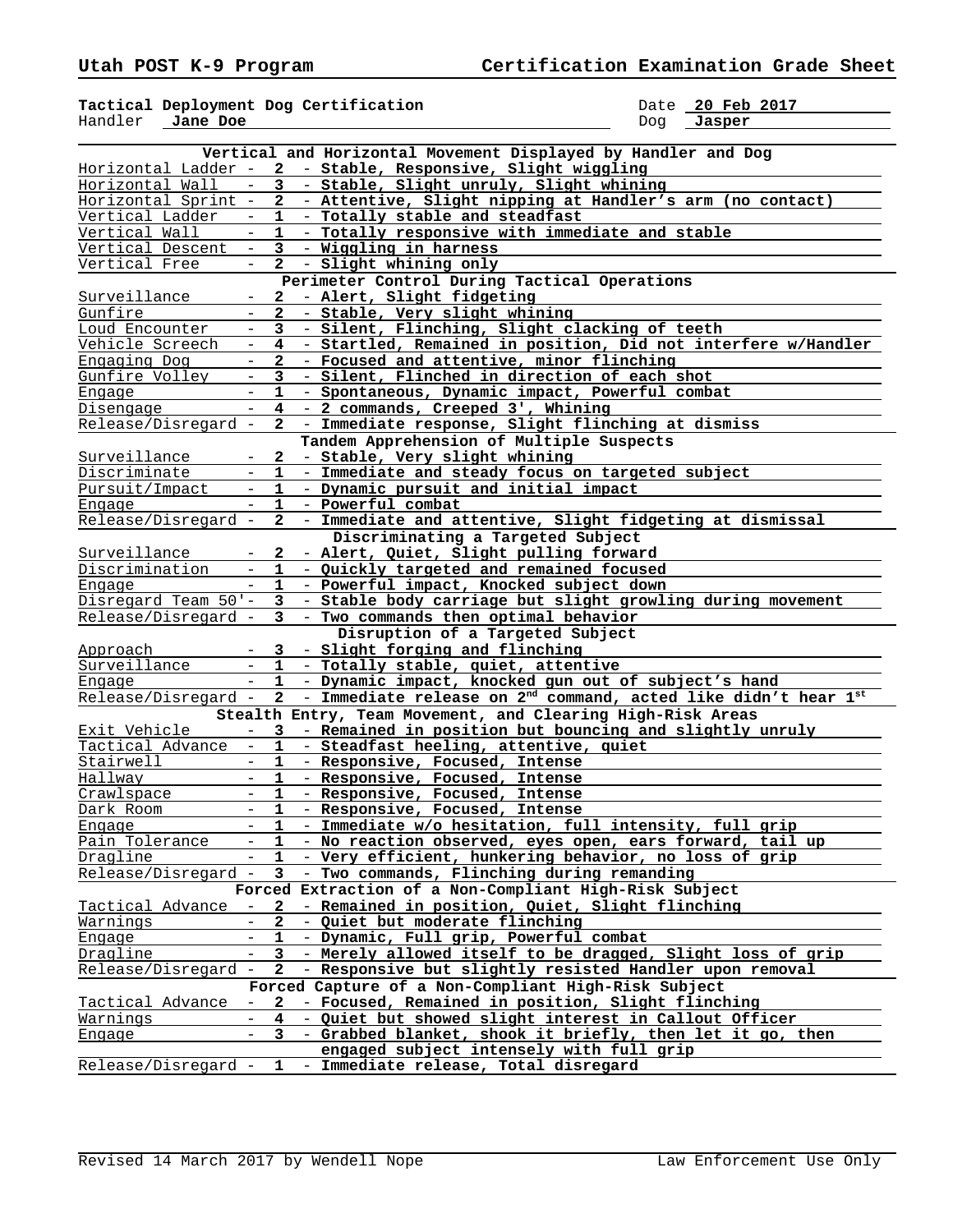Tactical Deployment Dog Certification **Date** Date **Date** 2014

Forced Capture Grade Judge

**This document is an administrative tool to collect data for POST Staff to update the POST files on Officer and Dog. All blanks must be filled in before submitting to POST. Any Scenarios not performed must be marked as such. Dogs judged via Pass-Fail protocol need only have a "P" recorded in each blank to reflect a 4.00 gpa or better. Each Scenario MUST be passed on its own merits - no False Indications are allowed.**

| Handler                                                                                                                                                                   | Dog                                                                                                                                                                                                                                                                                                                                                                                                                                                      | Date                     |
|---------------------------------------------------------------------------------------------------------------------------------------------------------------------------|----------------------------------------------------------------------------------------------------------------------------------------------------------------------------------------------------------------------------------------------------------------------------------------------------------------------------------------------------------------------------------------------------------------------------------------------------------|--------------------------|
| Department                                                                                                                                                                |                                                                                                                                                                                                                                                                                                                                                                                                                                                          | Work <u>______</u>       |
|                                                                                                                                                                           |                                                                                                                                                                                                                                                                                                                                                                                                                                                          |                          |
|                                                                                                                                                                           |                                                                                                                                                                                                                                                                                                                                                                                                                                                          |                          |
| Overall Exam Performance<br>Tactical Heeling<br>Engagement Maneuvers<br>Vertical/Horizontal Movement<br>Perimeter Control<br>Tandem Apprehension<br>Target Discrimination | Grade $\_\_$<br>Grade $\qquad$<br>Grade $\qquad \qquad \qquad$<br>Grade _____________<br>Grade                                                                                                                                                                                                                                                                                                                                                           | $Judge \_$<br>$Judge \_$ |
| Target Disruption<br>Stealth Entry, Team Movement<br>Forced Extraction                                                                                                    | Grade<br>Grade $\frac{1}{\sqrt{1-\frac{1}{2}}\cdot\frac{1}{\sqrt{1-\frac{1}{2}}\cdot\frac{1}{2}}\cdot\frac{1}{\sqrt{1-\frac{1}{2}}\cdot\frac{1}{2}}\cdot\frac{1}{\sqrt{1-\frac{1}{2}}\cdot\frac{1}{2}}\cdot\frac{1}{\sqrt{1-\frac{1}{2}}\cdot\frac{1}{2}}\cdot\frac{1}{\sqrt{1-\frac{1}{2}}\cdot\frac{1}{2}}\cdot\frac{1}{\sqrt{1-\frac{1}{2}}\cdot\frac{1}{2}}\cdot\frac{1}{\sqrt{1-\frac{1}{2}}\cdot\frac{1}{2}}\cdot\frac{1}{\sqrt$<br>Grade $\qquad$ | Judge ____________       |

| Superior PerformanceFlawless and exemplaryLetter Grade (A)<br>Commendable PerformanceNotably skillful displayLetter Grade (B)<br>Typical PerformanceComparable to veteran SWAT DogLetter Grade (C)<br>Suitable PerformanceConsistent with deployment needsLetter Grade (D)<br>Improvement NeededFalls below streetworthy performanceLetter Grade (I)<br>Unskilled PerformanceLittle or no skill displayedLetter Grade (U)                                          |  |  |  |
|--------------------------------------------------------------------------------------------------------------------------------------------------------------------------------------------------------------------------------------------------------------------------------------------------------------------------------------------------------------------------------------------------------------------------------------------------------------------|--|--|--|
| Grading Scale or Increments                                                                                                                                                                                                                                                                                                                                                                                                                                        |  |  |  |
| 1 = Superior PerformanceFlawless and exemplaryLetter Grade (A)<br>2 = Commendable PerformanceNotably skillful displayLetter Grade (B)<br>3 = Typical PerformanceComparable to veteran SWAT DogLetter Grade (C)<br>4 = Suitable PerformanceConsistent with deployment needsLetter Grade (D)<br>5 = Improvement NeededFalls below streetworthy performanceLetter Grade (I)<br>6 = Unskilled PerformanceLittle or no skill displayedLetter Grade (U)<br>Grading Curve |  |  |  |
| $1.00-1.74$ = Superior Flawless and exemplaryLetter Grade (A)                                                                                                                                                                                                                                                                                                                                                                                                      |  |  |  |
| $1.75-2.49$ = Commendable Notably skillful displayLetter Grade (B)<br>$2.50-3.24$ = Typical Comparable to veteran SWAT DogLetter Grade (C)<br>$3.25-4.00$ = Suitable Consistent with deployment needsLetter Grade (D)<br>4.01-5.00 = Improvement NeededBelow streetworthy performanceLetter Grade (I)<br>5.01-6.00 = Unskilled Little or no skill displayedLetter Grade (U)                                                                                        |  |  |  |
| Tactical Heeling while Moving in a Team Formation                                                                                                                                                                                                                                                                                                                                                                                                                  |  |  |  |

| Halt    | -                                                     |
|---------|-------------------------------------------------------|
|         | Engagement Maneuvers while Moving in a Team Formation |
| Heeling | $\overline{\phantom{a}}$                              |
| Halt    |                                                       |
| Down    |                                                       |
| Gunfire | $ \cup$<br>$\overline{\phantom{0}}$                   |

Heeling